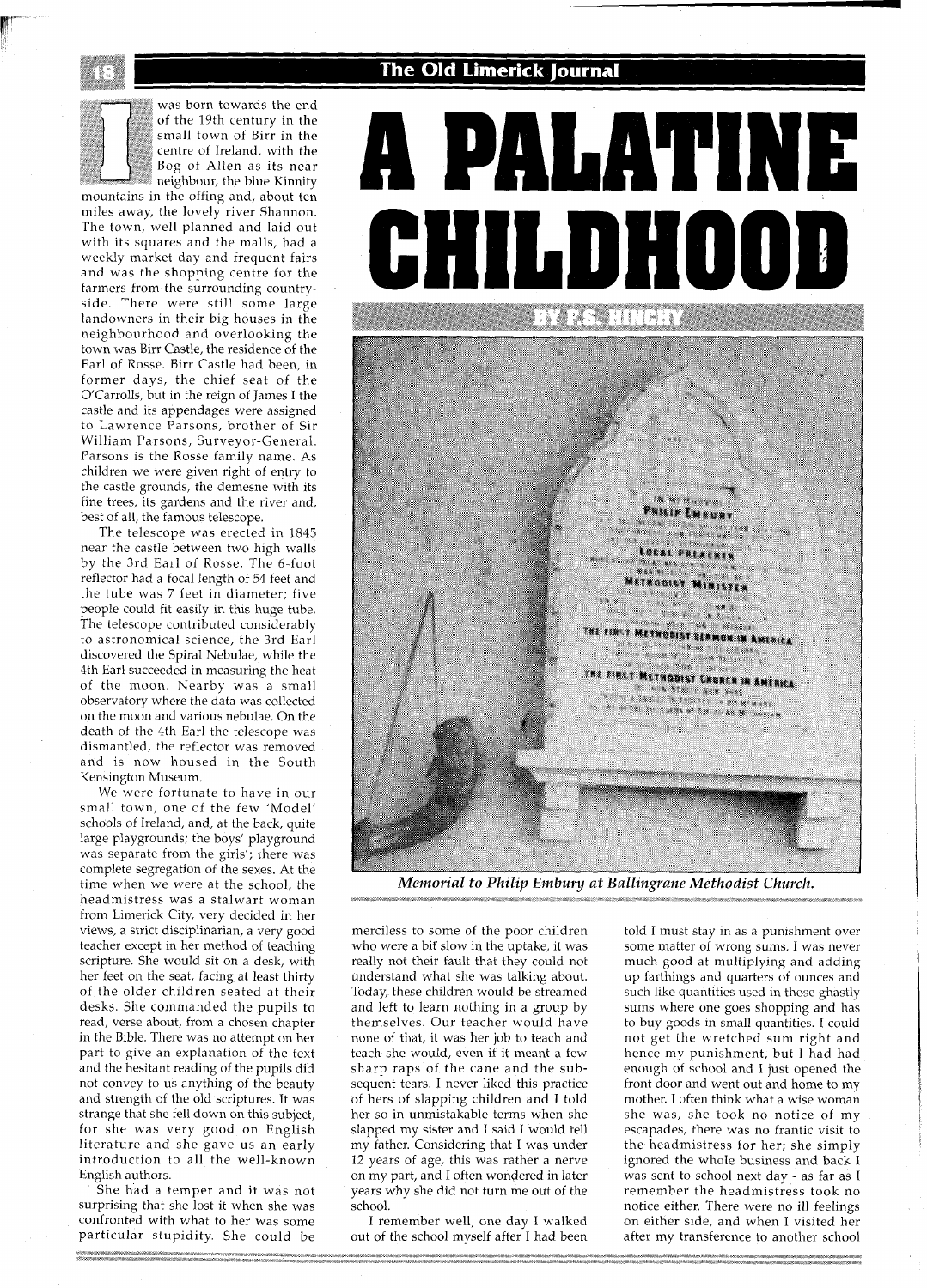## **Winter Edition 1993**



The Square, Adare, at the turn of the century.

later on, she expressed pleasure at my improvement in speech and manner - the little hooligan was being tamed at last.

From quite an early age we were allowed to travel on our own, or rather in the charge of the railway guard as we made the journey from our home to our relatives in County Limerick for the long summer holiday. My sister Violet, my brothers Victor and Sandy, and myself made up our party, and although we were sad at leaving mother for four to six weeks, we looked forward to the freedom of living on a farm without elder brothers and sisters to restrict our movements and with only a kindly uncle and aunt to look after us. Limerick Station seemed huge to us, so many platforms, but we found our local train and then there was the excitement of the drive behind a high stepping horse to the farm. Uncle was waiting for us in the station yard and off we went on the last stage of our journey. It was to my mother's brother's farm that we went year after year and well I remember when we were introduced to the many friends and relatives we were usually introduced as Kate's children and that seemed to be sufficient title for us.

In our own county we had no relatives, but in County Limerick we were in the midst of quite a large gathering of cousins, first, second and third cousins, all ages, and a nice selection of aunts and uncles. They had a variety of surnames, definitely not Irish, although as children we were not aware of this. There were the Shiers (my

mother's people), the Barkmans, the Smythes, Bovenizers, Switzers, Hecks, Heaveners, Millers, Sparlings and Teskeys. They were mainly farmers, and their comfortable farmhouses, neat, tidy and well furnished, were surrounded with flower and vegetable gardens and well stocked orchards. The farm buildings were kept in good repair, each farm had its dairy where the pans of milk were laid out on long tables for the cream to rise. It was one of our treats as children, to watch the thick yellow cream being skimmed off the great pans of milk for the churns, which were shaped like wooden barrels and mounted on stands, and which were turned by hand until the delicious butter came.

All these relatives of ours were great churchgoers, some went to the Church of Ireland churches, and others to the various Methodist chapels. They also held services in their homes, and in my mother's old home there was one bedroom called 'The Preachers' Room, for that was set aside for the preachers who travelled about from village to village in County Limerick. They all loved music and singing, they were and are great folks for entertaining each other and their parties at each other's houses in the winter and their picnics in the summer were no half-hearted affairs. There was food in great variety and plenty, all home-cooked, each family with its own particular speciality, fruit cakes, apple cakes, special meats, but no alcoholic drinks, tea in plenty and soft drinks only. We accepted all this

hospitality as our right; it did not occur to us that we were living in what might almost be called a closed community or order with its own particular rites and ceremonies. It was not until years later that we learned that our group of relations were the descendants of religious refugees from the Palatinate in Southern Germany, who were given asylum by the British government, in Southern Ireland.

The stories about these ancestors intrigued me, and I was determined to find out more about their history by visiting their place of origin in the Palatinate. I had to wait until after the second World War when conditions were suitable for travel in South Germany. I made my way to the small town of Neustadt in the Palatinate and from there I set out to visit nearby towns and villages to see if I could find any trace of the families who had to leave their homes for far-away England. Yes, there were a few familiar surnames over shop fronts in the town of Speyer, and in the cemetery at Bad Durkheim I found on a grave filled with flowers a wooden cross bearing the name Barbara Heck, 1885, and another wooden cross with he names Martin and Charles Heck, the same names and even Christian names that we knew in County Limerick.

My school German was just enough to get me about, but not enough to allow me to enter into long conversation, so that I did not make any extensive enquiries from the folks in the towns. I decided to adopt the plan suggested to